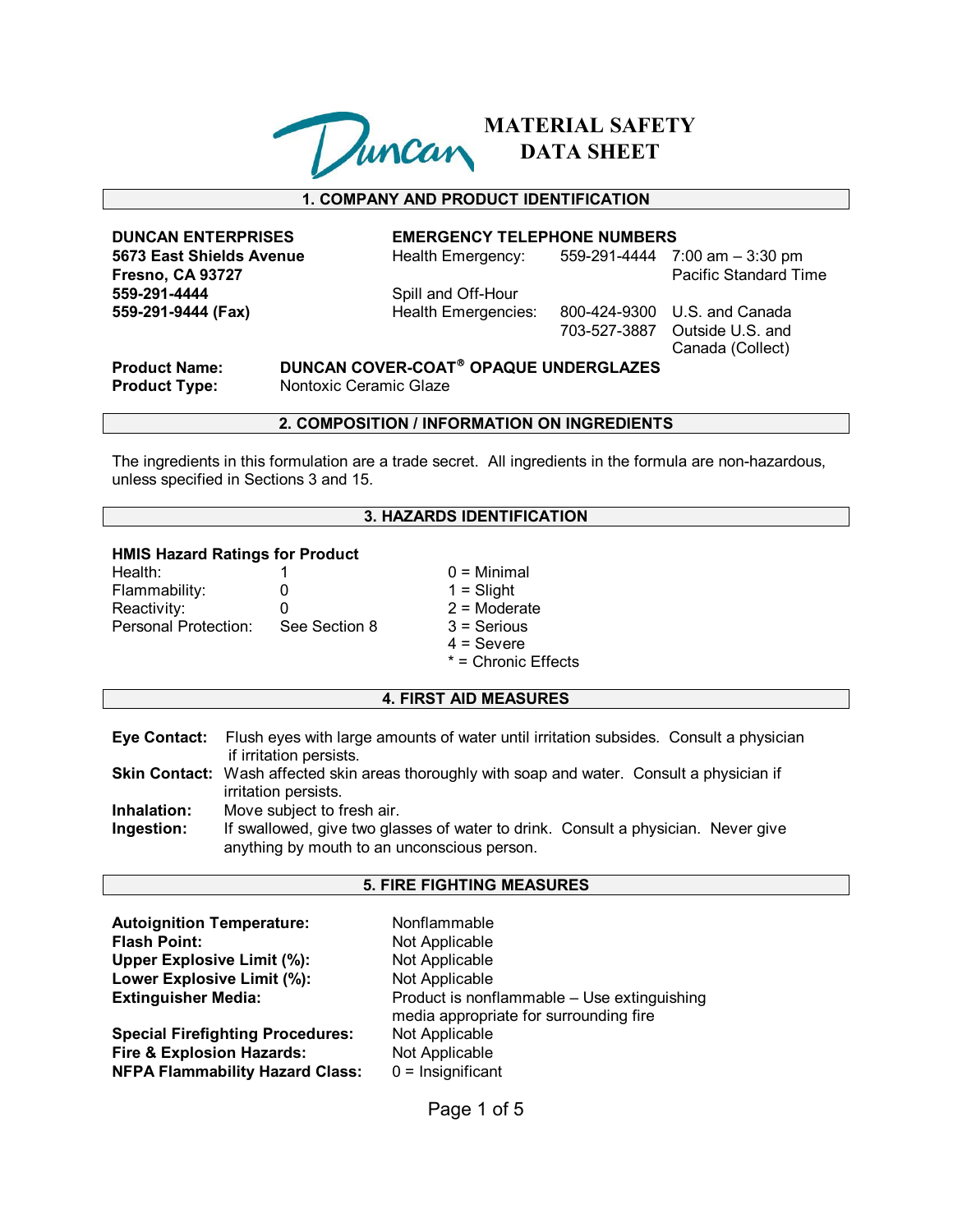### **6. ACCIDENTAL RELEASE MEASURES**

**Spill or Leak Procedures:** Spills should be taken up with suitable absorbent material and placed in containers. Spill areas can be washed with water; collect wash water for approved disposal. Do not flush to storm sewer or waterway.

For safety and environmental precautions, please review entire Material Safety Data Sheet for necessary information.

### **7. HANDLING AND STORAGE**

Storage Temperature: 40° - 100°F **Ventilation Requirements:** General

**Handling / Storage:** Protect from freezing; keep container sealed when not in use

### **8. EXPOSURE CONTROL AND PERSONAL PROTECTION**

| <b>Conditions Under Which Personal</b> |                                                                                    |
|----------------------------------------|------------------------------------------------------------------------------------|
| <b>Protective Equipment Required</b>   |                                                                                    |
| <b>Eye Protection Requirements:</b>    | Wear safety glasses with side shields                                              |
| <b>Glove Requirements:</b>             | Gloves are not normally required for foreseeable<br>conditions of use              |
| <b>Clothing Requirements:</b>          | Protective clothing is normally not necessary for<br>foreseeable conditions of use |
| <b>Change / Removal of Clothing:</b>   | None required                                                                      |
| <b>Wash Requirements:</b>              | Good hygiene practices should be followed                                          |
| <b>Respirator Requirements:</b>        | NIOSH approved respirator for sprays and mists recommended<br>if using a sprayer   |
| <b>Ventilation Requirements:</b>       | General; local exhaust ventilation recommended when spraying                       |

### **9. PHYSICAL AND CHEMICAL PROPERTIES**

| <b>Appearance / Physical Description:</b><br>pH: | Colored liquid. Odorless<br>$7 - 10$ |
|--------------------------------------------------|--------------------------------------|
| <b>Boiling Point:</b>                            | $212^{\circ}F$                       |
| <b>Freezing Point:</b>                           | $32^{\circ}F$                        |
| <b>Melting Point:</b>                            | $1800^\circ F$                       |
| <b>Solubility in Water:</b>                      | Miscible                             |
| Specific Gravity (Water = 1):                    | $1.3 - 1.8$                          |
| <b>Bulk Density:</b>                             | $10.8 - 15.0$ lb / gal               |
| Evaporation Rate (Water = $1$ ):                 | 1                                    |
| <b>Vapor Pressure:</b>                           | 17.5 mm Hg @ 20°C (68°F)             |
| <b>Autoignition Temperature:</b>                 | Not Applicable                       |
| <b>Flash Point:</b>                              | Not Applicable                       |
| <b>Oxidizing Properties:</b>                     | Not Applicable                       |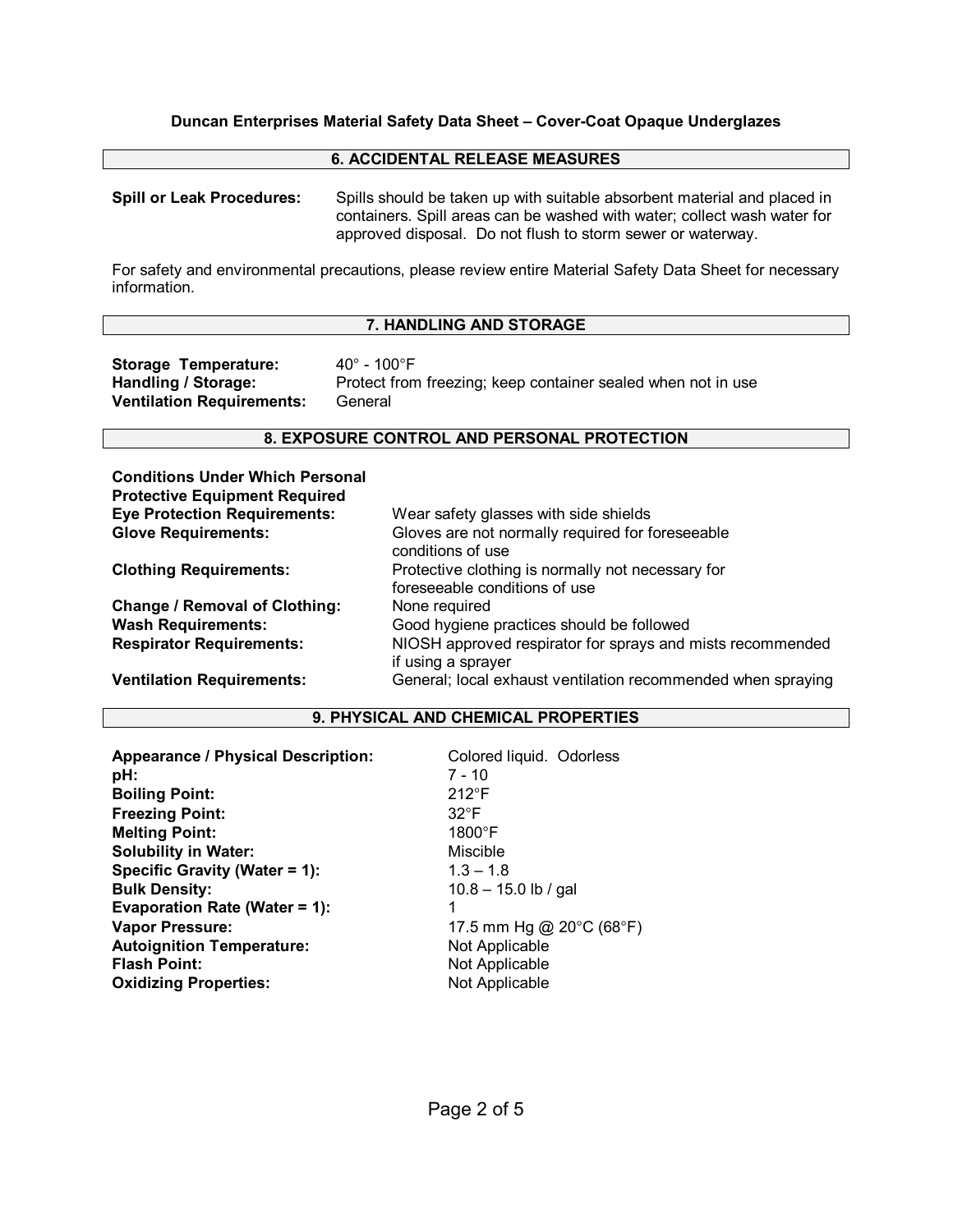# **10. STABILITY AND REACTIVITY**

| Stability:                               | Stable      |
|------------------------------------------|-------------|
| <b>Incompatible Materials:</b>           | None I      |
| <b>NFPA Reactivity Hazard Class:</b>     | $0 = \ln s$ |
| <b>Hazardous Decomposition Products:</b> | Avoid       |
| <b>Hazardous Polymerization:</b>         | Will no     |
| <b>Conditions to Avoid:</b>              | None I      |

**None known** 0 = Insignificant Avoid fumes when firing **Will not occur None Known** 

# **11. TOXICOLOGICAL INFORMATION**

| <b>Short - Term Effects of Exposure</b>                                                                                                                                     |                                                                                        |                                                                                                          |         |                           |
|-----------------------------------------------------------------------------------------------------------------------------------------------------------------------------|----------------------------------------------------------------------------------------|----------------------------------------------------------------------------------------------------------|---------|---------------------------|
| <b>Routes of Entry:</b>                                                                                                                                                     | <b>Inhalation: No</b>                                                                  | <b>Skin Contact: No</b>                                                                                  |         | <b>Ingestion: Yes</b>     |
| <b>Acute Effects - Eye:</b><br>Acute Effects – Skin Contact: No hazard in normal industrial use.<br><b>Acute Effects - Inhalation:</b><br><b>Acute Effects - Ingestion:</b> |                                                                                        | Abrasive, can scratch eyes<br>No hazard in normal industrial use.<br>No hazard in normal industrial use. |         |                           |
|                                                                                                                                                                             |                                                                                        | Long – Term Effects of Exposure                                                                          |         |                           |
| <b>Effect of Chronic Exposure:</b>                                                                                                                                          | This product should be considered non - hazardous and has no known<br>chronic effects. |                                                                                                          |         |                           |
| <b>Target Organs:</b><br>Carcinogenicity:                                                                                                                                   | Not applicable<br><b>IARC Monographs: No</b>                                           |                                                                                                          | NTP: No | <b>OSHA Regulated: No</b> |

# **12. ECOLOGICAL INFORMATION**

No Applicable Data

# **13. DISPOSAL CONSIDERATIONS**

**Waste Disposal Methods:** Waste disposal should be in accordance with existing Federal, State, and Local environmental regulations.

# **14. TRANSPORT INFORMATION**

#### **U.S. Department of Transportation Information**

**DOT Hazard Class:** 88690 Sub. 1 **DOT Reportable Quantity:** None

**DOT Shipping Name:** Glazes or Stains, Ceramic or Pottery, Artists or Hobbyists Liquid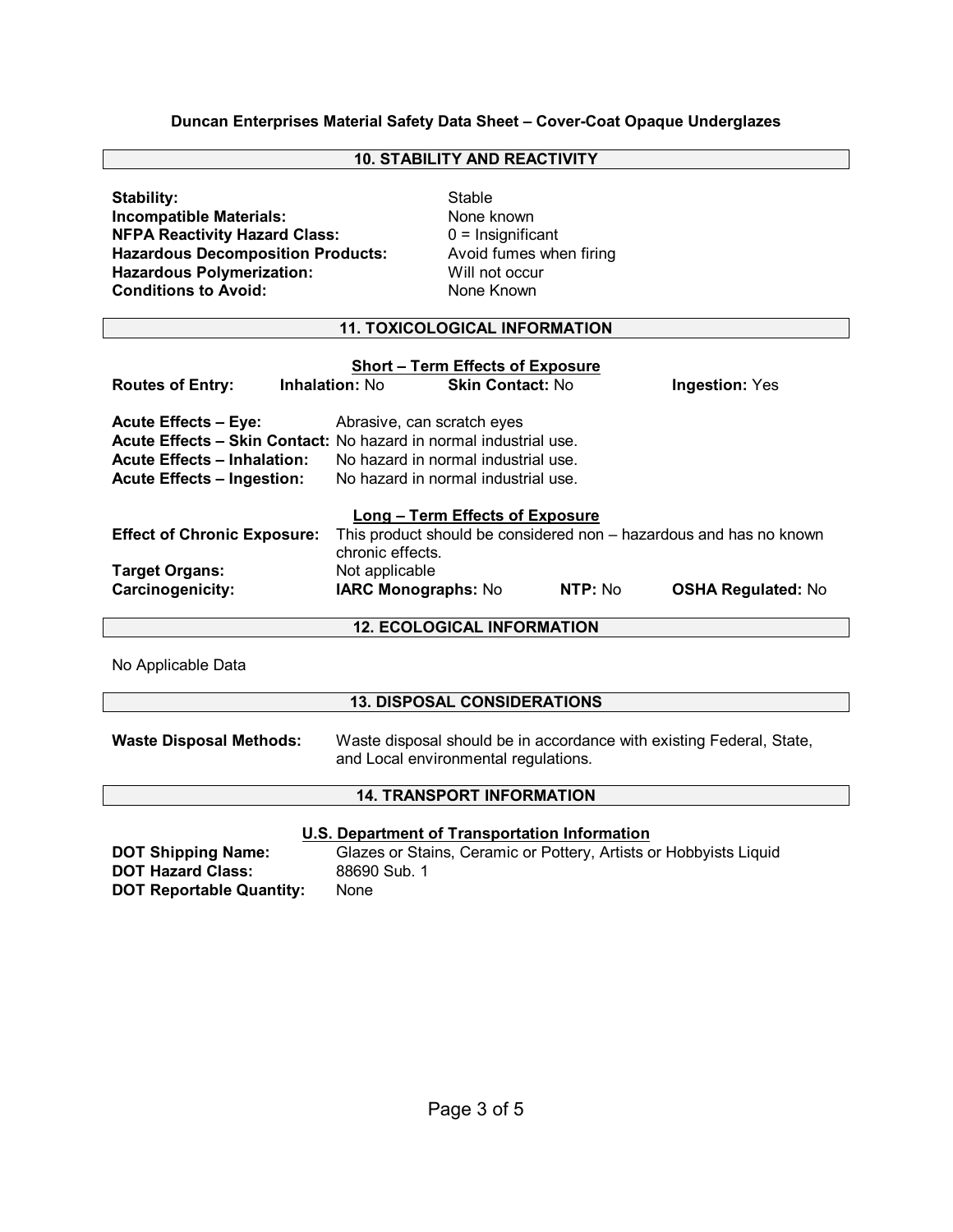# **15. REGULATORY INFORMATION**

| TSCA:                  | All components are on the TSCA Inventory                                                                              |
|------------------------|-----------------------------------------------------------------------------------------------------------------------|
| FDA:                   | 21CFR175.105                                                                                                          |
| <b>SARA/Title III:</b> | This product contains no substances at or above the reported threshold under<br>Section 313, based on available data. |



Products bearing the Nontoxic Product Seal are certified in a program of toxicological evaluation by a nationally recognized toxicologist to contain no materials in sufficient quantities to be toxic or injurious to humans or to cause acute or chronic health problems. These products are certified to be labeled in accordance with the voluntary chronic hazard labeling standard ASTM D-4236. In addition, there is no physical hazard as defined within 29 CFR Part 1910.1200(c).

# **16. OTHER INFORMATION**

# **Table of Abbreviations**

| <b>ACGIH</b>  | American Conference of Governmental Industrial Hygienists            |
|---------------|----------------------------------------------------------------------|
| <b>ANSI</b>   | American National Standards Institute                                |
| ASTM          | American Society for Testing Materials                               |
| °C            | Degrees Centigrade                                                   |
| <b>CAS</b>    | <b>Chemical Abstract Service</b>                                     |
| <b>CERCLA</b> | Comprehensive Environmental Response, Compensation and Liability Act |
| <b>CFR</b>    | Code of Federal Regulations                                          |
| <b>CPR</b>    | <b>Controlled Products Regulations</b>                               |
| <b>DOT</b>    | Department of Transportation                                         |
| <b>EPA</b>    | <b>Environmental Protection Agency</b>                               |
| °F            | Degrees Fahrenheit                                                   |
| <b>FDA</b>    | Food & Drug Administration                                           |
| Hg            | Mercury                                                              |
| <b>HMIS</b>   | Hazardous Materials Identification System                            |
| <b>IARC</b>   | International Agency for Research on Cancer                          |
| <b>LD</b>     | <b>Lethal Dose</b>                                                   |
| mg / kg       | Milligram per kilogram                                               |
| mm            | Millimeter                                                           |
| MSDS          | <b>Material Safety Data Sheet</b>                                    |
| MSHA          | Mine Safety and Health Administration                                |
| N/A           | Not Applicable                                                       |
| <b>NFPA</b>   | National Fire Protection Association                                 |
| <b>NIOSH</b>  | National Institute for Occupational Safety and Health                |
| <b>NTP</b>    | National Toxicology Program                                          |
| <b>OSHA</b>   | Occupational Safety and Health Administration                        |
| ppm           | Parts per million                                                    |
| <b>SARA</b>   | Superfund Amendment and Reauthorization Act                          |
| <b>STEL</b>   | Short-Term Exposure Limit                                            |